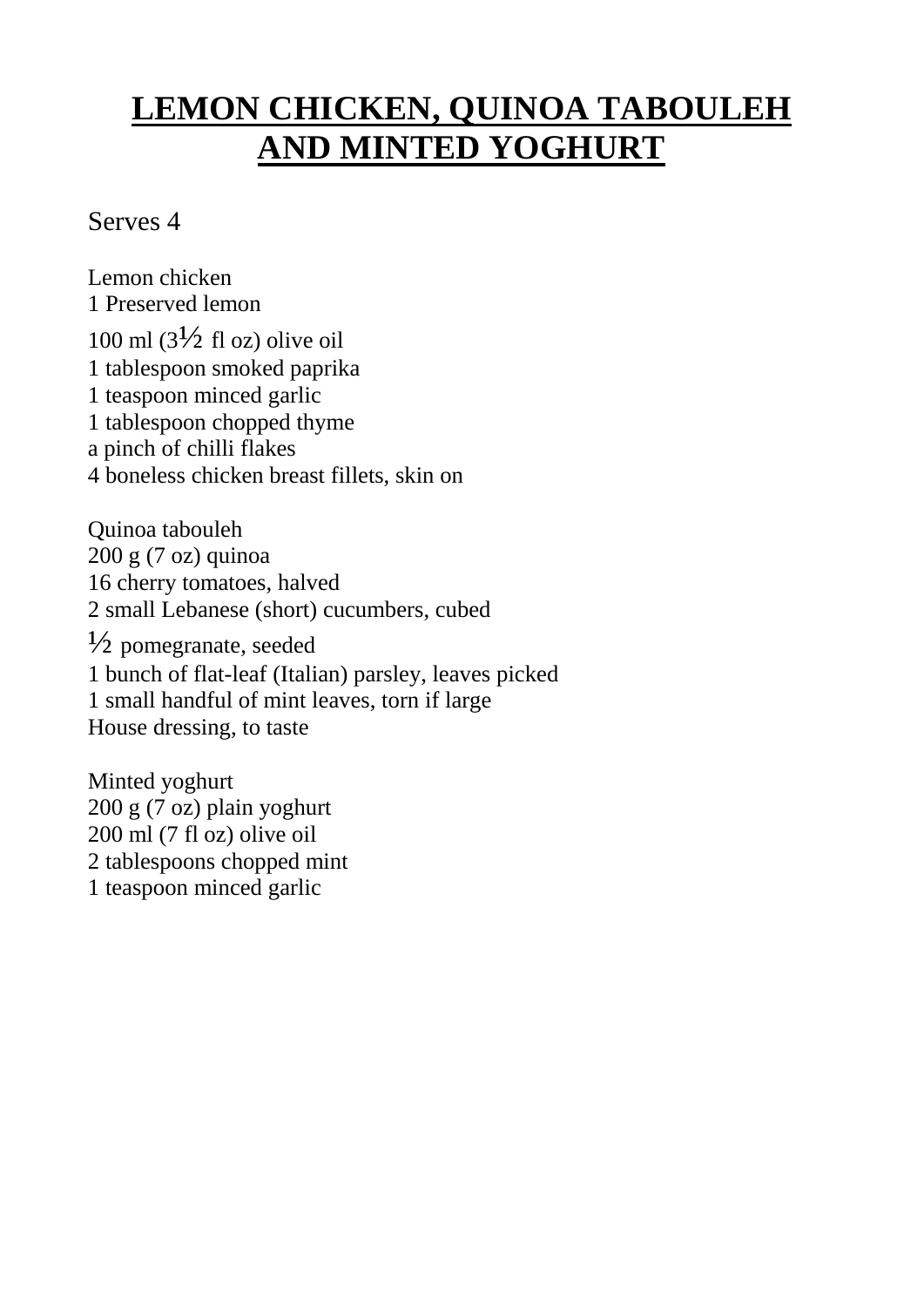TO MAKE THE LEMON CHICKEN, remove the preserved lemon from the brine and rinse it under

cold water. Pat dry and then use a knife to remove the rind, discarding the flesh and white pith. Finely

dice the lemon rind.

Combine the diced lemon rind, olive oil, paprika, garlic, thyme and chilli flakes in a large bowl.

Season with sea salt and freshly ground pepper. Add the chicken and toss to coat in the marinade, then

cover and refrigerate for 2 hours, or overnight.

Preheat the oven to 180°C (350°F). Heat an ovenproof, non-stick frying pan over high heat and cook

the chicken, skin side down, for 5 minutes, then turn and cook for a further 3 minutes. Transfer the pan

to the oven and cook for 10 minutes. Leave to rest in a warm place for 10 minutes.

TO MAKE THE QUINOA TABOULEH, put the quinoa and 200 ml (7 fl oz) water in a saucepan.

Bring to the boil, then reduce the heat and simmer, covered, until all the water has been absorbed. Tip

out onto a tray and allow to cool. Once cool, mix through the remaining tabouleh ingredients, adding

the dressing to taste. Season with salt and pepper.

TO MAKE THE MINTED YOGHURT, blend all the ingredients together using a food processor or

hand-held stick blender. Season to taste with salt and pepper.

To serve, spread a large dollop of minted yoghurt over each plate. Top with some quinoa tabouleh and a chicken breast.